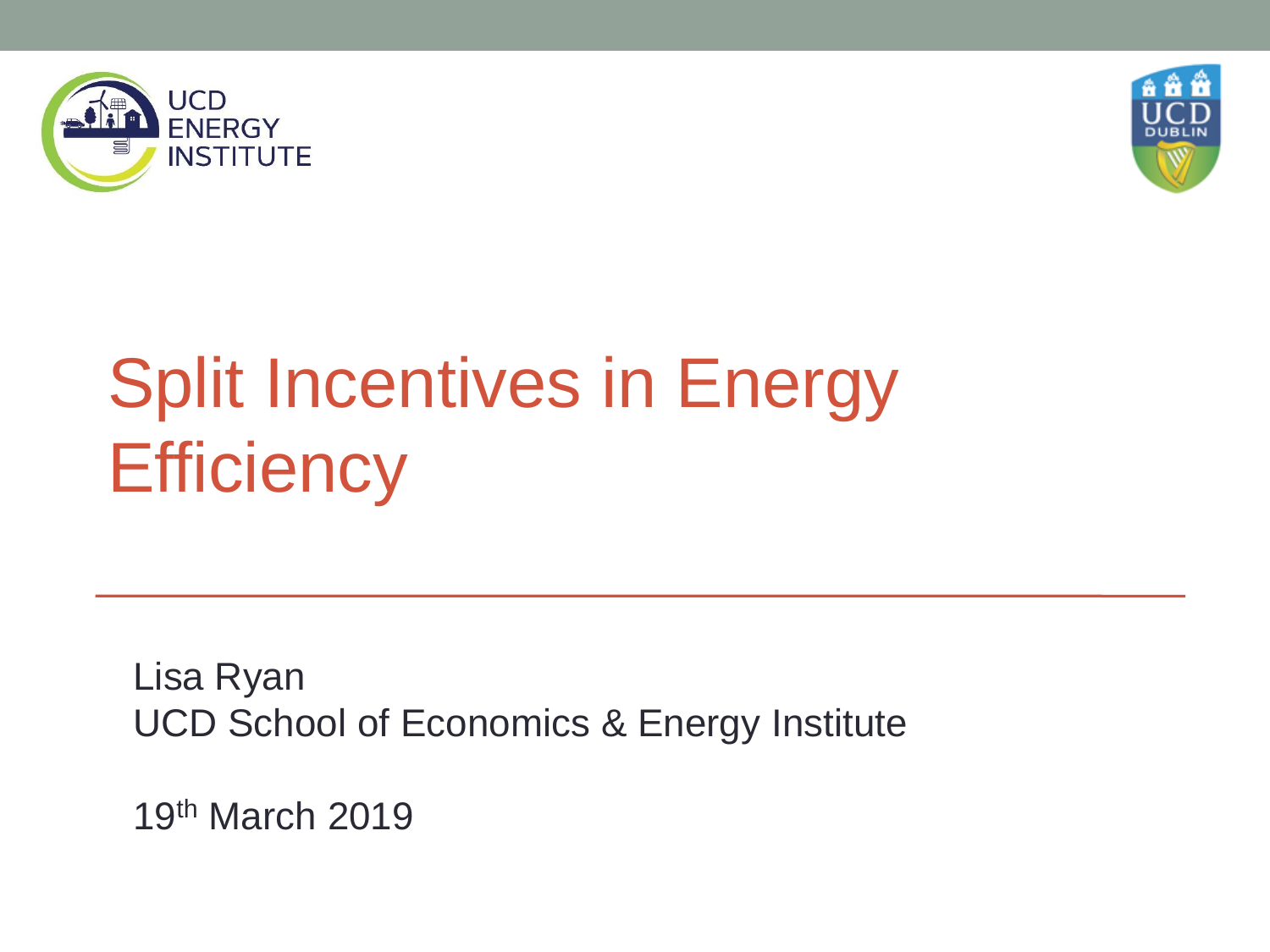## **Outline**

- Energy efficiency and split incentives
- Analysis of the Irish rental sector
	- Data
	- Methodology
	- Results
- Conclusions



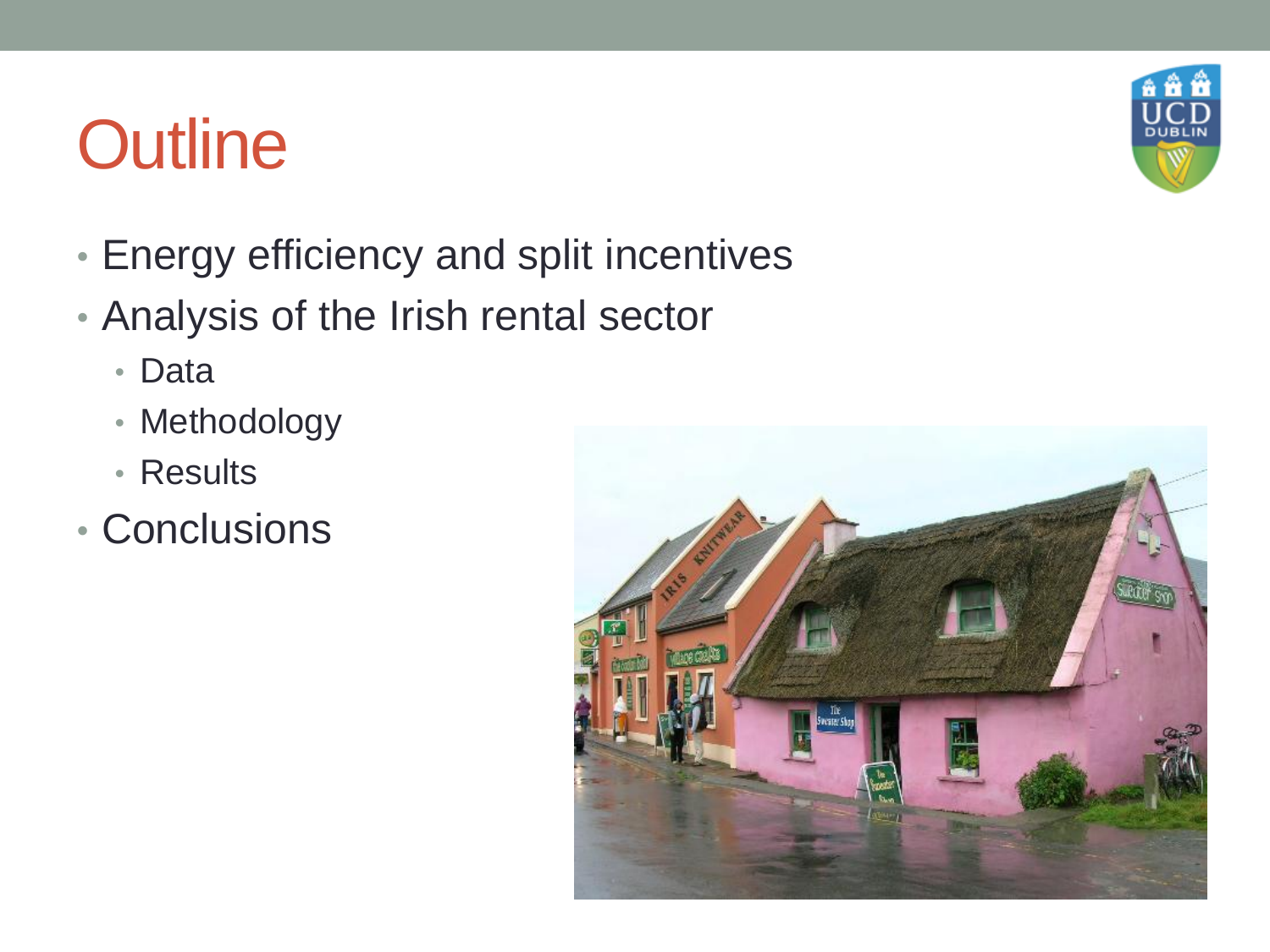#### Energy efficiency – unrealised potential





#### **Energy efficiency potential used by sector**

*Two-thirds of the economic potential to improve energy efficiency remains untapped in the period to 2035*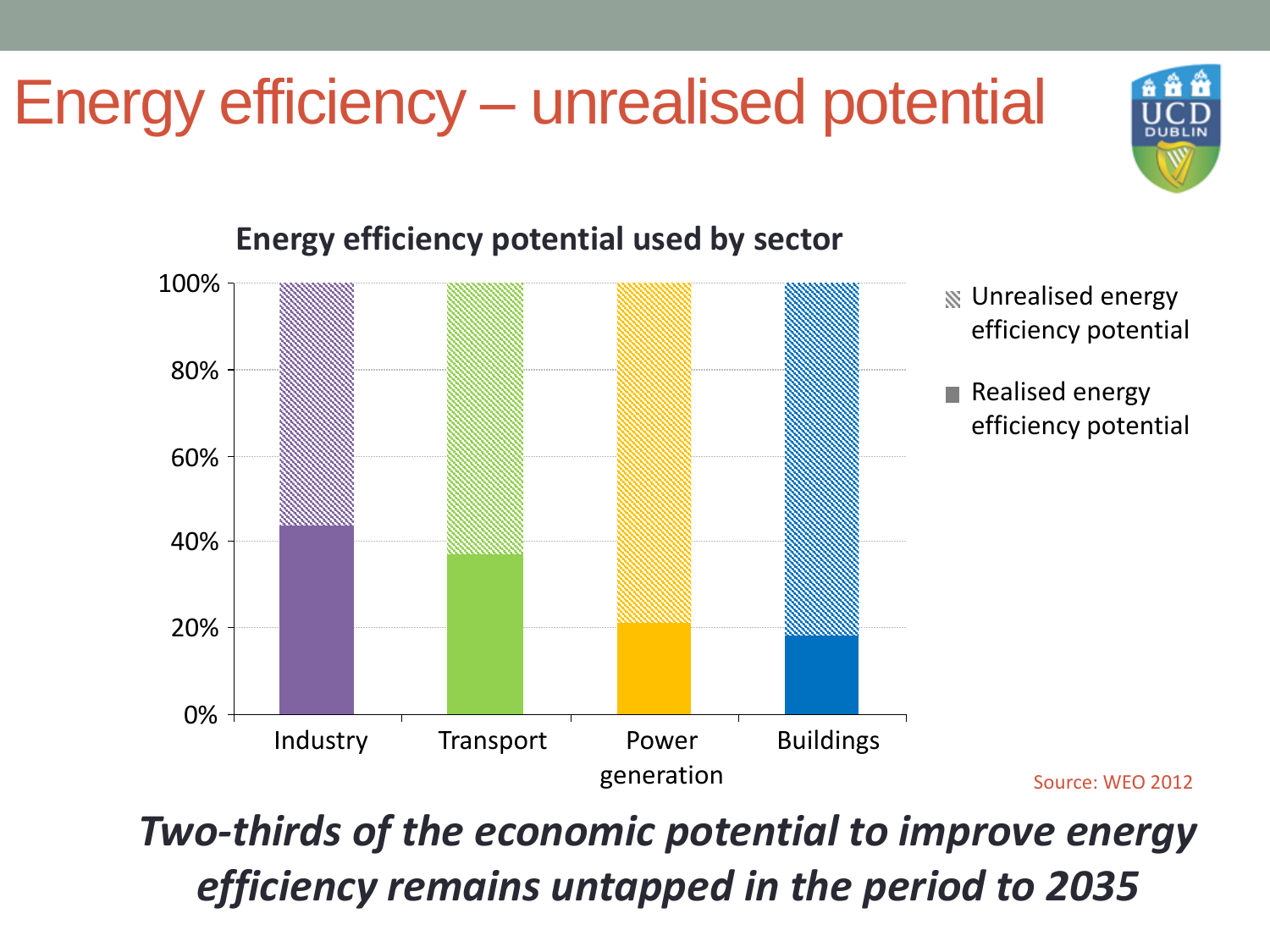#### The EE challenge – why so much untapped? Market failures in energy efficiency

DURLI



- Other market failures, i.e. informational failures and principal-agent problems, can prevent price signal from reaching consumers
- $\blacksquare$  The person experiencing increased prices may not be the one making decisions on energy use (split incentives problem)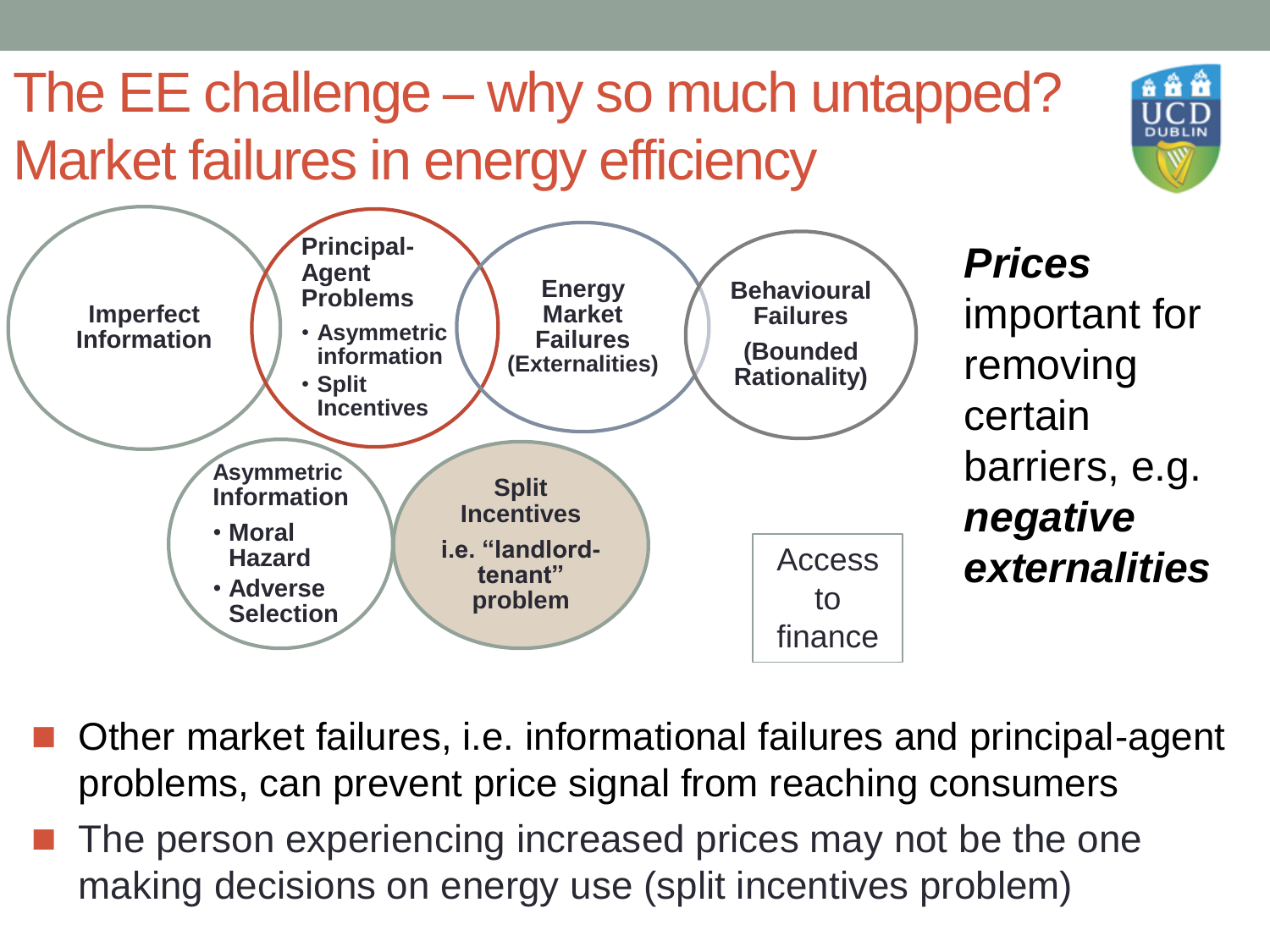### What are Split Incentives?



• Split incentives: when participants in an economic exchange do not share the same goal (Charlier, D. 2014. Split Incentives and Energy Efficiency: Empirical Analysis and Policy Options Document de travail ART-Dev 2014-07. )



• Split incentives are an important barrier to reducing energy consumption in the residential sector (IEA, 2007).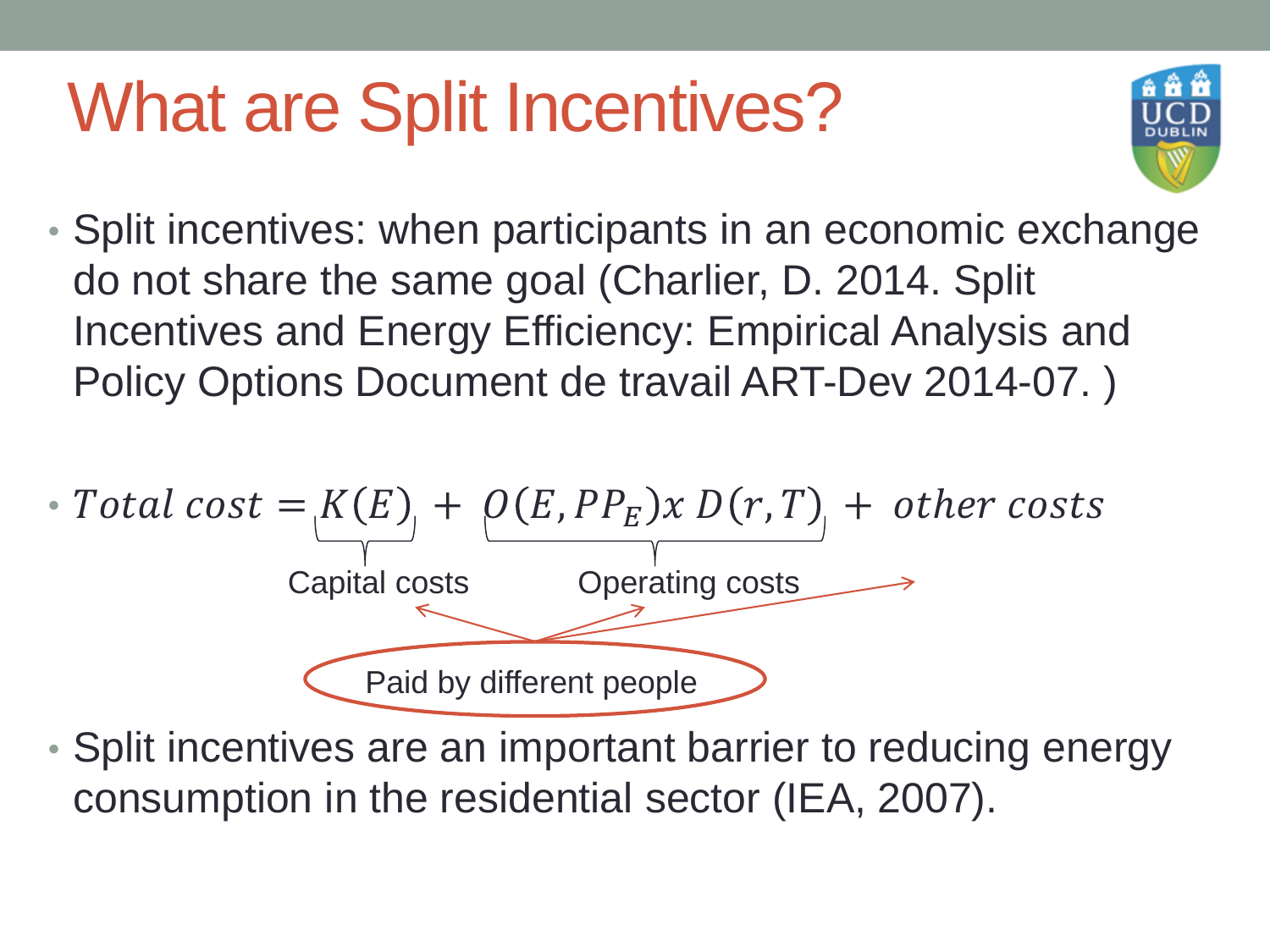#### Split incentive in residential buildings: Landlord tenant energy use problem



- When the owner and the occupier of a housing unit are different people, a split in incentives occurs.
- Landlord wants to minimize the purchase cost of energy **Evidence from research and has no return on his no return on his no return on his no return on his contract on his contract on his contract on his contract on his contract on his contract on his contract on his contract o** 
	- *Mind the Gap* (IEA, 2007): up to 30% energy savings potential untapped
- 2005 Residential Energy Consumption Surve US: renters significantly less likely to have energy-efficient refrigerators, clothes washers and dishwashers than homeowners; controlling for income, demographics, energy prices, weather and other controls and  $\lambda$  prices, weather and other controls • 2005 Residential Energy Consumption Survey (2005) in the
- Gillingham et al. (2012) found that owner-occupiers 20% First more interferent and to *i* more interferent as a heating at night more likely to insulate and 16% more likely to turn down heating at night.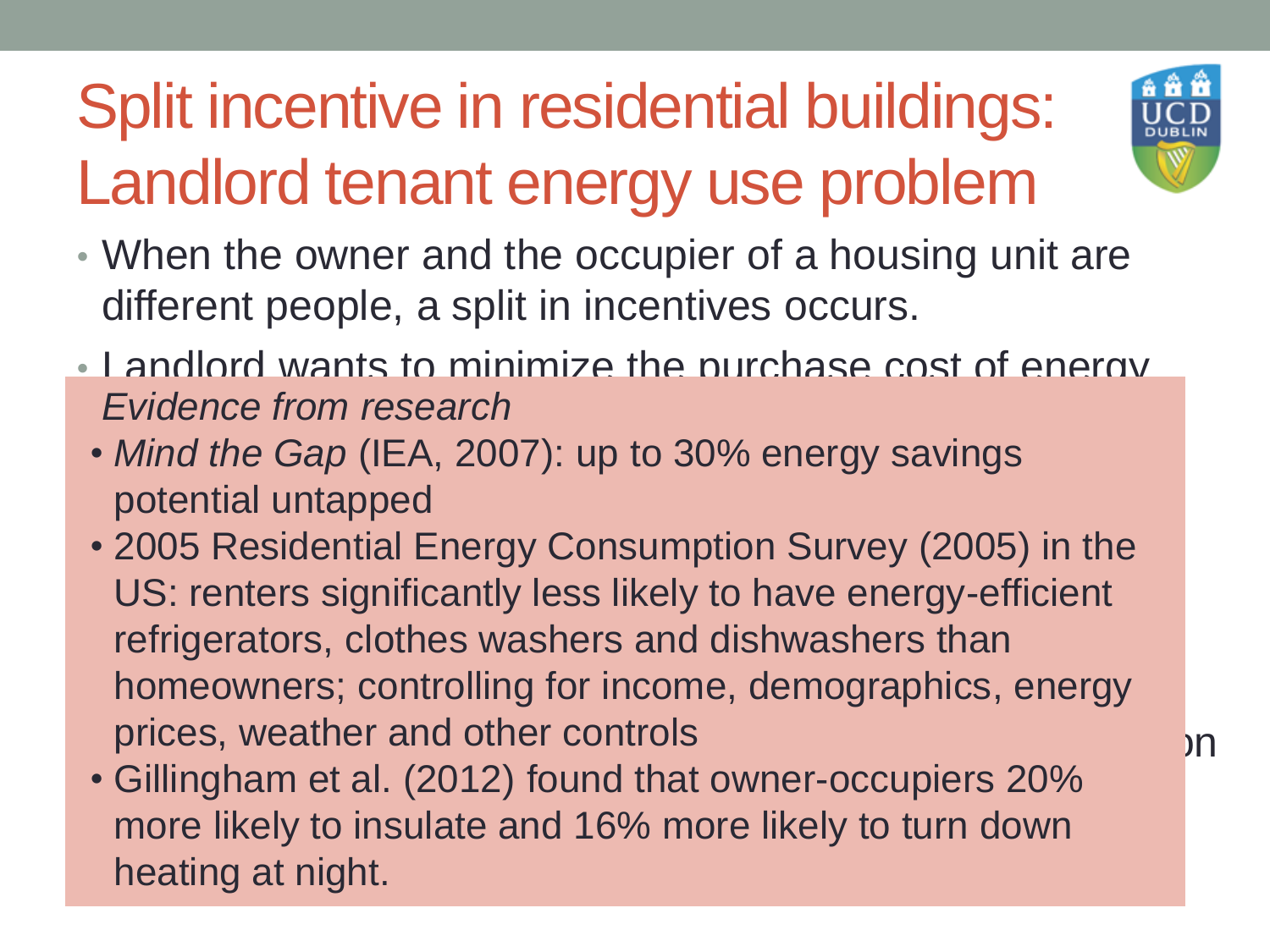#### Split incentives: Landlord-tenant problem



| Are renters less likely to have energy efficient appliances than<br>homeowners? |          |  |  |  |  |  |
|---------------------------------------------------------------------------------|----------|--|--|--|--|--|
| <b>Energy Star refrigerator</b>                                                 | $-6.7\%$ |  |  |  |  |  |
| Energy Star dishwasher                                                          | $-9.5%$  |  |  |  |  |  |
| <b>Energy Star air conditioner</b>                                              | $-0.9%$  |  |  |  |  |  |
| <b>Energy Star washing machine</b>                                              | $-3.3%$  |  |  |  |  |  |
| Energy efficient lighting                                                       | $-4.9%$  |  |  |  |  |  |

Source: Davis, L. W. (2010) "Evaluating the Slow Adoption of Energy Efficient Investments: are Renters Less Likely to have Energy Efficient Appliances?" *NBER Working Paper No. 16114.*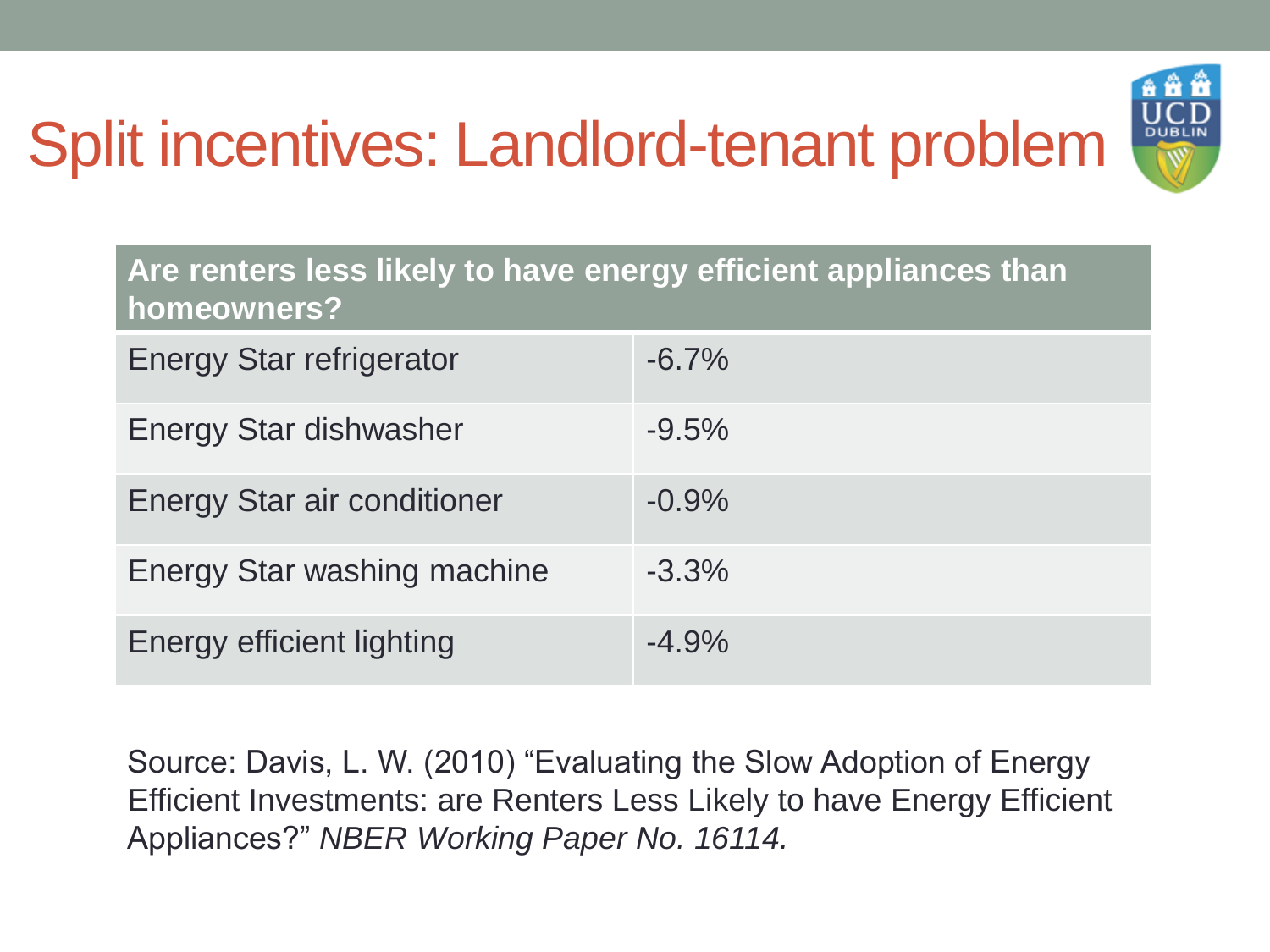

#### • **Research Questions:**

- 1. Are rental properties less efficient than owner-occupied, even with BER labels? *i.e. does the split incentive still exist in the presence of information?*
- 2. Is this effect different in urban vs rural areas?
- 3. Do buildings with better energy performance labels command a higher rental premium?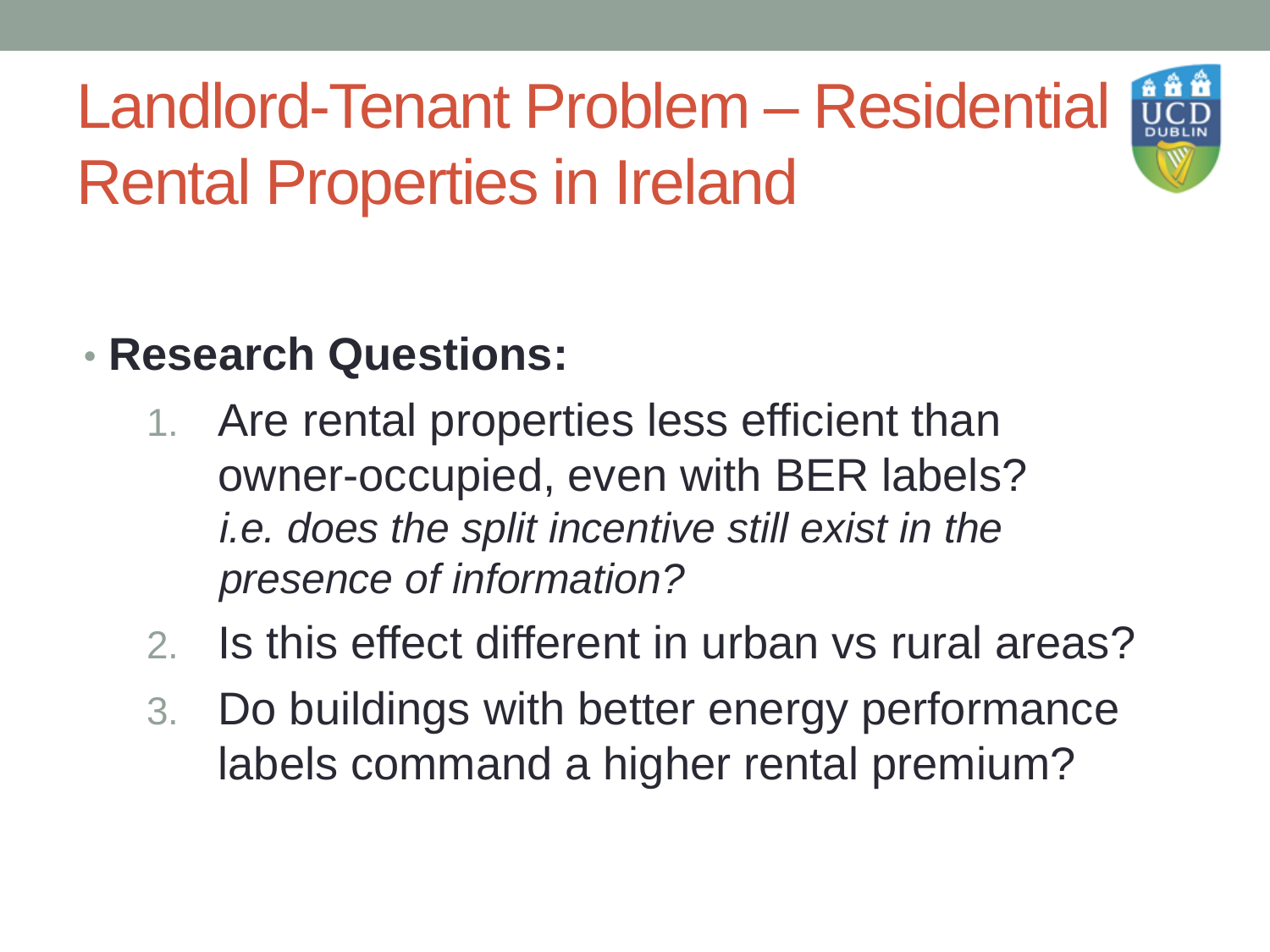

**9**

#### Data: BER database and rental properties

- BER Building Energy Rating: An objective measure of the energy used for space, hot water heating, ventilation and lighting.
- 518,759 observations in total
- 54,589 rental BER's
	- 464,170 controls
- Compulsory from 2009 to display BER cert at point of sale or lease
- 2013 Legislation extended to advertising of rental properties.

**Building Energy Rating** kWh/m<sup>2</sup>/vr **MOST EFFICIENT**  $-25$  $A1$  $>25$  $A2$  $A3$  $>50$  $>75$ **B1 B2**  $>100$ **B3**  $>125$  $C<sub>1</sub>$  $>150$  $>175$  $C<sub>2</sub>$ XXX kWh/m<sup>2</sup>/yr C<sub>3</sub>  $>200$  $>225$ D<sub>1</sub>  $>260$ D<sub>2</sub> E<sub>1</sub>  $>300$  $>340$ **E2**  $>380$  $>450$ G

#### **LEAST EFFICIENT**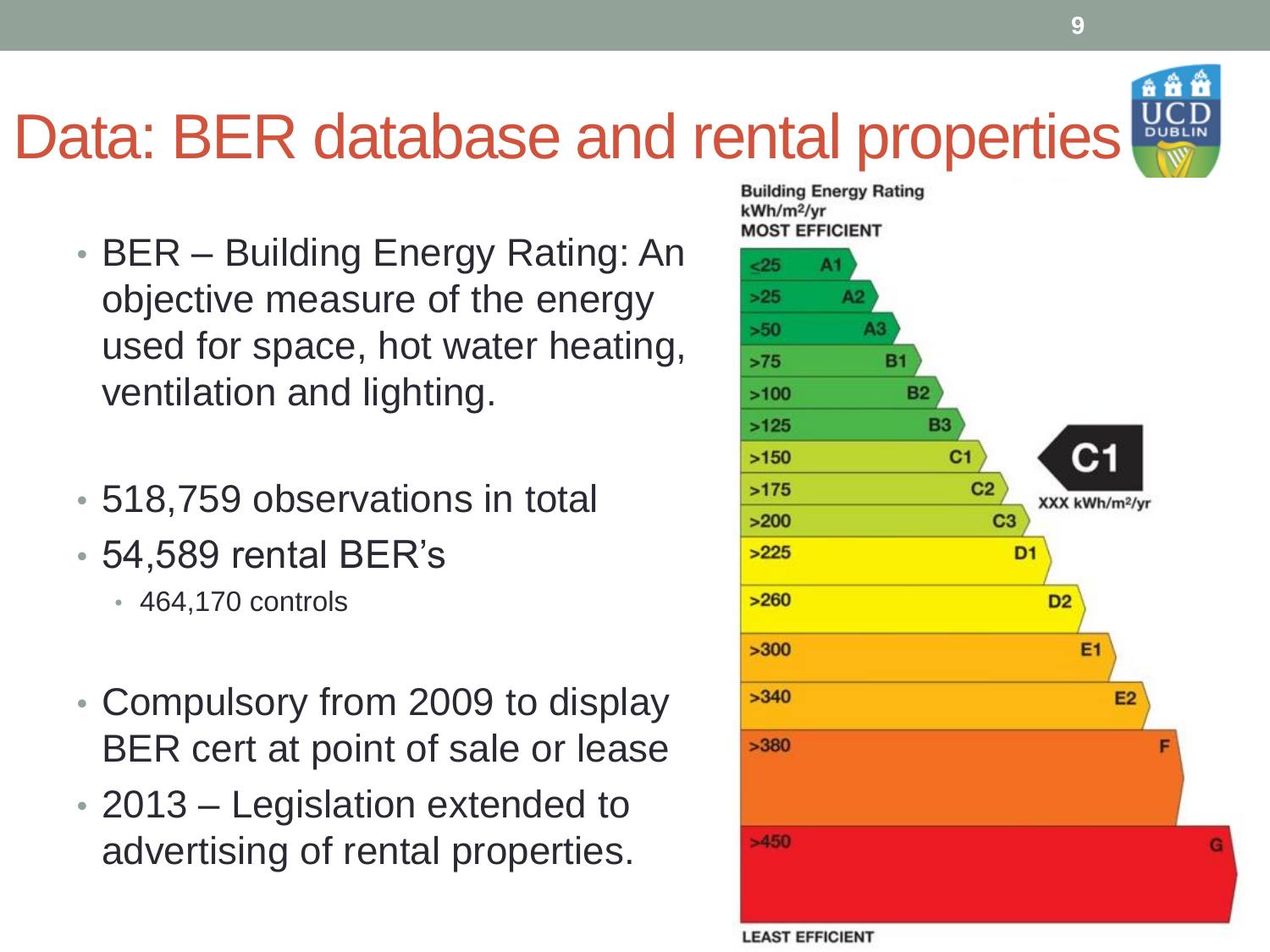#### **å å å** BER Distribution: Rental vs Non-Rental **DUBLI** 0.16 0.14 0.12 0.1 0.08 0.06 0.04 0.02 0 25 50 75 100 125 150 175 200 225 260 300 340 380 450 550 650 750 850 950 1050 1150 A1 | A2 | A3 | B1 | B2 | B3 | C1 | C2 | C3 | D1 | D2 | E1 | E2 | F | GRADE Rental GRADE Non - Rental ---- RATING Rental --- RATING Non - Rental

**10**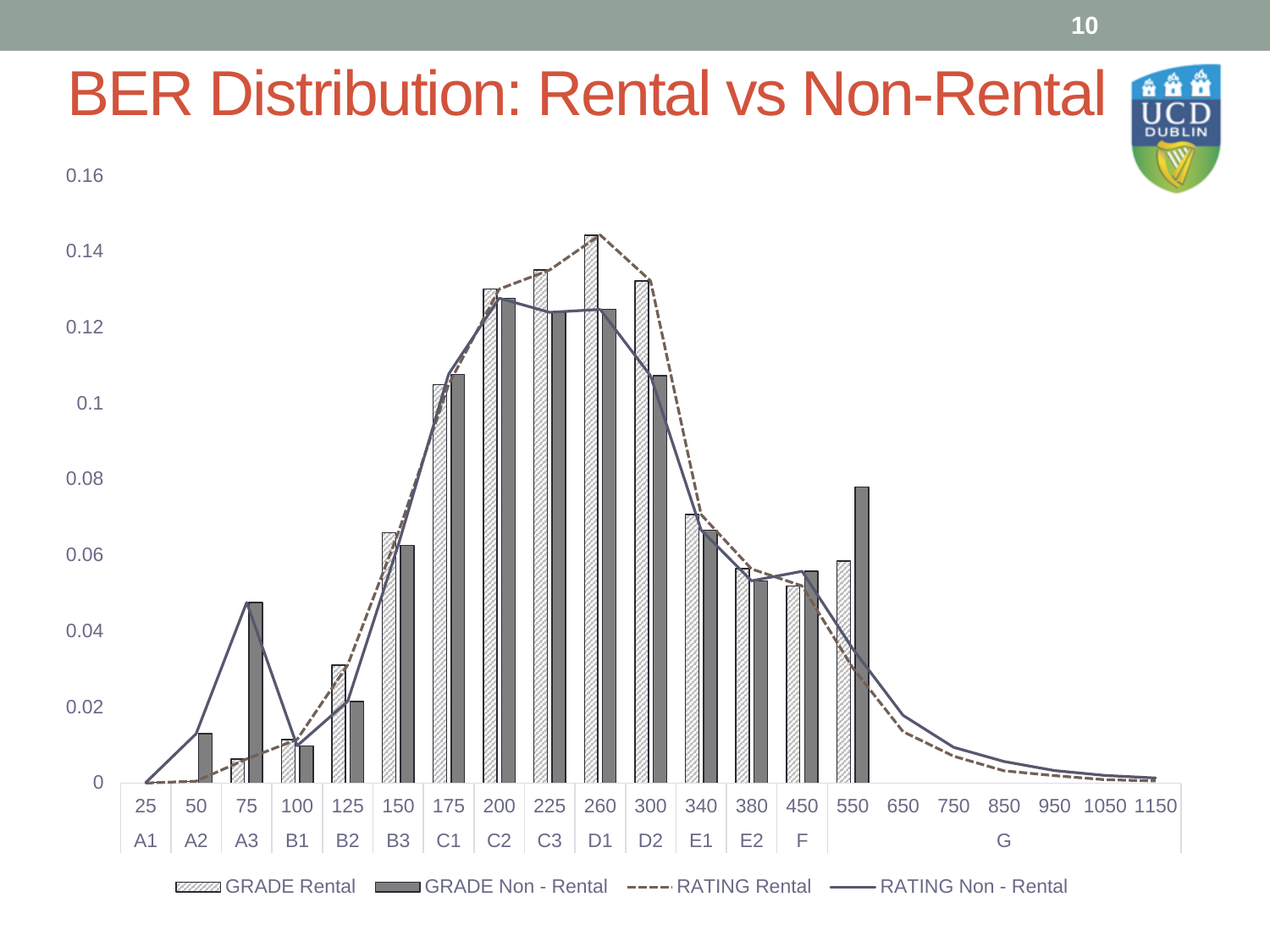

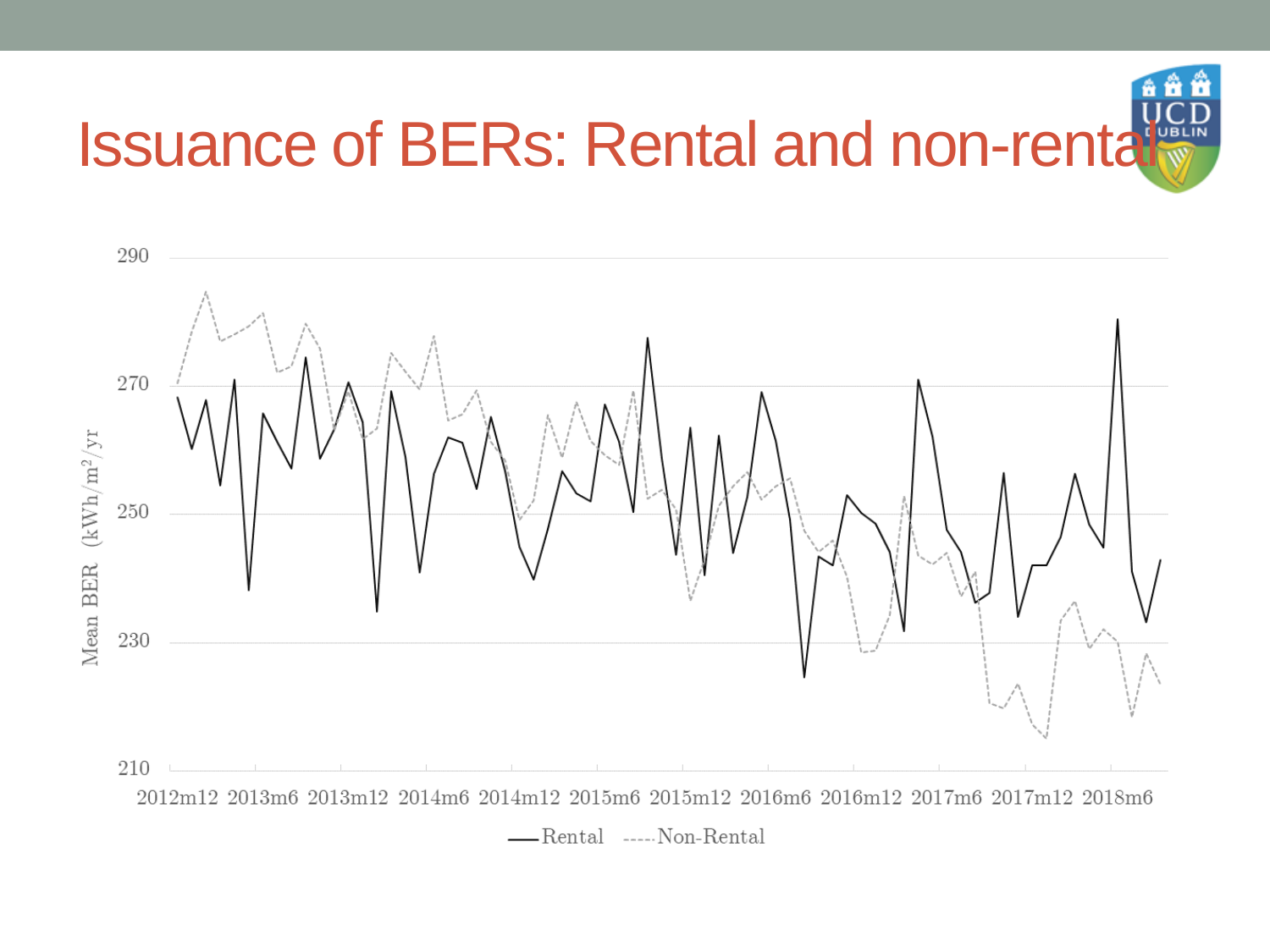## Summary Statistics



|                          |             | <b>Full Sample</b> |             | <b>Rental</b>    | <b>Non-rental</b> |         |                  |  |
|--------------------------|-------------|--------------------|-------------|------------------|-------------------|---------|------------------|--|
|                          |             | <b>Standard</b>    |             | <b>Standard</b>  |                   |         | <b>Standard</b>  |  |
| <b>Variable</b>          | <b>Mean</b> | <b>Deviation</b>   | <b>Mean</b> | <b>Deviation</b> | <b>Mean</b>       |         | <b>Deviation</b> |  |
| <b>Berrating</b>         | 251.66      | 148.96             | 255.07      | 120.56           | 251.26            |         | 152.26           |  |
| Groundfloorarea (m2)     | 110.53      | 58.14              | 91.61       | 46.33            | 112.75            | $***$   | 59.10            |  |
| Apartment                | 0.18        | 0.38               | 0.44        | 0.50             | 0.15              | $***$   | 0.35             |  |
| <b>Terracedhouse</b>     | 0.17        | 0.37               | 0.15        | 0.36             | 0.17              | $***$   | 0.38             |  |
| Semi-detached            | 0.37        | 0.48               | 0.26        | 0.44             | 0.38              | $***$   | 0.49             |  |
| Detached                 | 0.29        | 0.45               | 0.15        | 0.36             | 0.30              | $***$   | 0.46             |  |
| <b>Rural</b>             | 0.69        | 0.46               | 0.58        | 0.49             | 0.70              | $***$   | 0.46             |  |
| Inner Dublin city        | 0.08        | 0.27               | 0.16        | 0.37             | 0.07              | $***$   | 0.25             |  |
| <b>South Dublin City</b> | 0.08        | 0.27               | 0.09        | 0.29             | 0.07              | $***$   | 0.26             |  |
| North Dublin City        | 0.07        | 0.26               | 0.07        | 0.26             | 0.07              |         | 0.26             |  |
| <b>Waterford city</b>    | 0.01        | 0.11               | 0.01        | 0.10             | 0.01              | $***$   | 0.11             |  |
| <b>Limerick City</b>     | 0.02        | 0.14               | 0.03        | 0.17             | 0.02              | ***     | 0.14             |  |
| <b>Galway City</b>       | 0.02        | 0.13               | 0.03        | 0.17             | 0.02              | $***$   | 0.13             |  |
| <b>Cork City</b>         | 0.03        | 0.18               | 0.03        | 0.16             | 0.04              | $***$   | 0.19             |  |
| Age                      | 35.80       | 33.05              | 33.77       | 34.51            | 36.04             | $***$   | 32.83            |  |
| No. Observations         | 518,759     |                    |             | 54,589           |                   | 464,170 |                  |  |

\*\*\* Statistically different from rental mean at p<0.01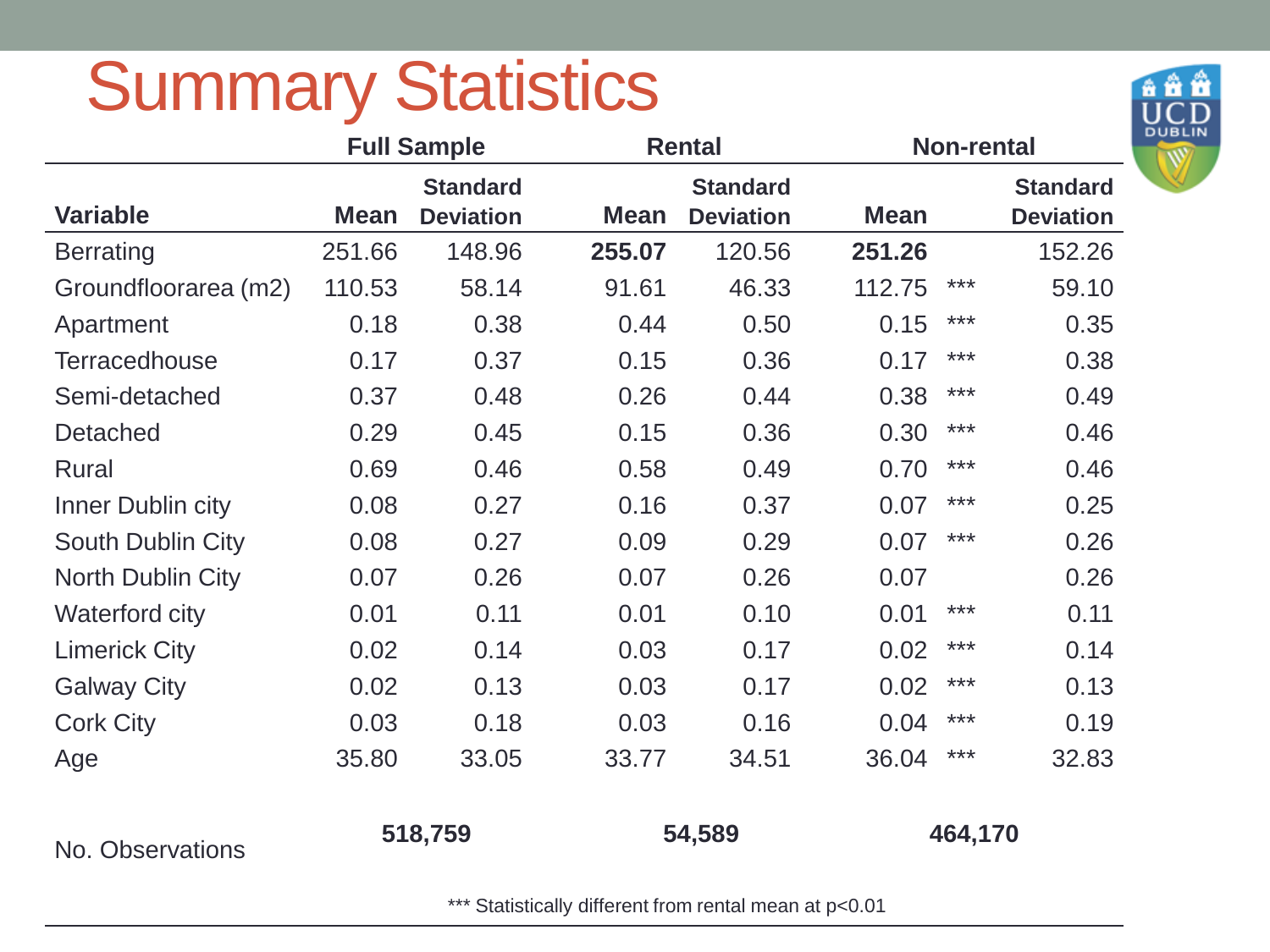## **Methodology**



- Naïve comparison: Rental properties appear to be more efficient.
- Coarsened Exact Matching (CEM)<sup>17, 18</sup> & parametric regression
	- $ATT = E[Y_{1i} Y_{0i} | D_i = 1] = E[Y_{1i} | D_i = 1] E[Y_{0i} | D_i = 1]$  19
	- We cant observe  $E[Y_{0i}|D_i = 1]$
	- However, we can approximate  $E[Y_{0i}|D_i = 1]$  using  $E[Y_{0i}|D_i = 0]$  which we can observe
- Idea is to match treated (rental) houses to similar control (nonrental).
- Estimate the effect of renting on a property's level of efficiency.
- Can only do so if we are willing to make the CIA
- Conditional Independence Assumption (CIA):  $\{Y_{0i,}, Y_{1i,}\} \perp D_i | X_i$

<sup>17</sup>Iacus, S. M., King, G., & Porro, G. (2011). Multivariate Matching Methods That Are Monotonic Imbalance Bounding. *Journal of the American Statistical Association*, 106(493), 345–361. https://doi.org/10.1198/jasa.2011.tm09599 <sup>18</sup>Iacus, S. M., King, G., & Porro, G. (2012). Causal Inference without Balance Checking : Coarsened Exact Matching, 1–24. *Political Analysis* <https://doi.org/10.1093/pan/mpr013> <sup>19</sup>Angrist, J. D., & Pischke, J.-S. (2008). *Mostly Harmless Econometrics: An Empiricist's Companion*. Princeton University Press.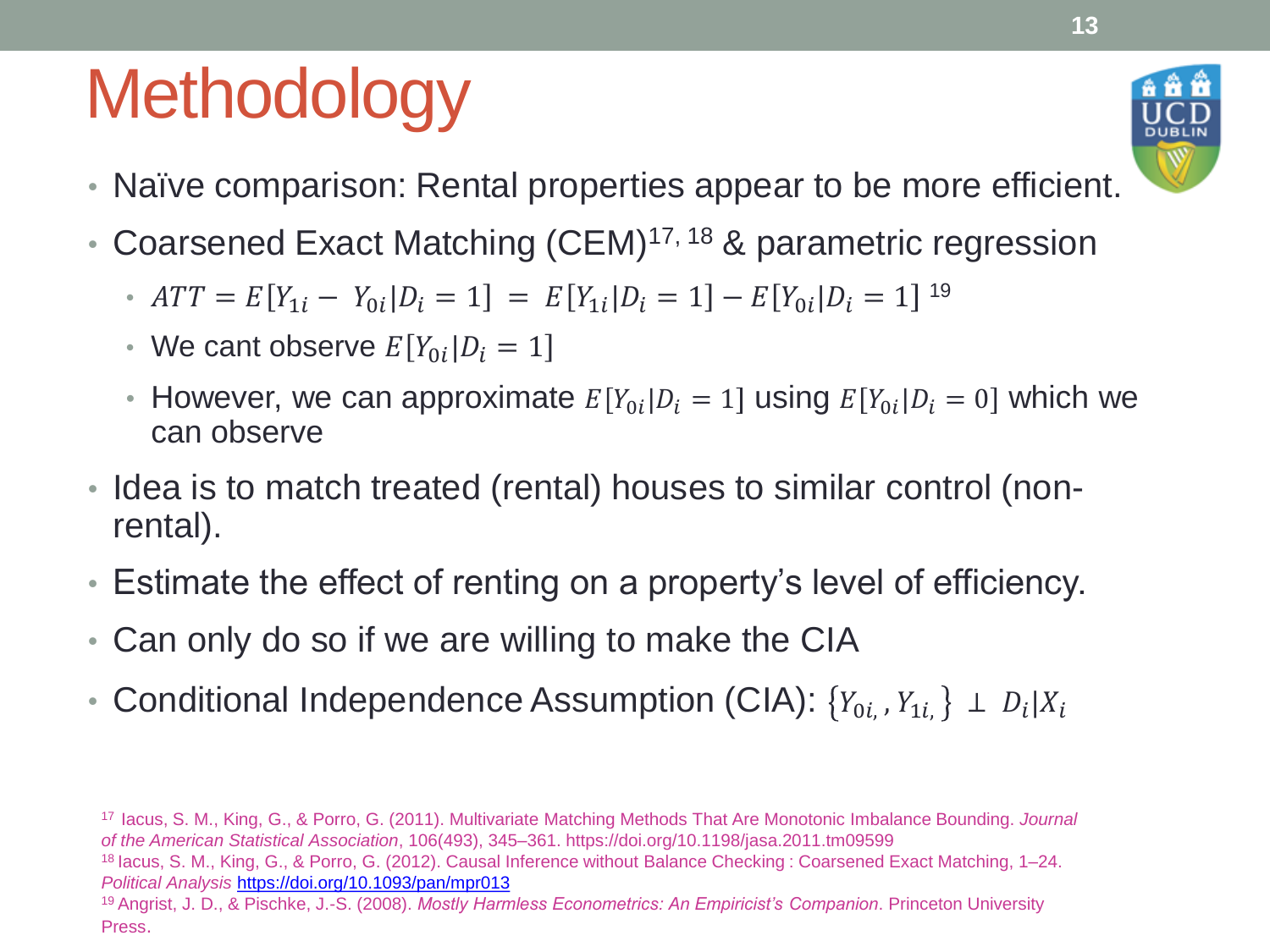#### Results: Impact of rental on BER (1)

| Dep. Variable: In(BER) | <b>OLS</b> |     |
|------------------------|------------|-----|
| Rental                 | 0.0828     | *** |
|                        | (0.0017)   |     |
| Groundfloorarea (m2)   | $-0.0035$  | *** |
|                        | (0.0001)   |     |
| Apartment              | (omitted)  |     |
| <b>Terraced house</b>  | $-0.0765$  | *** |
|                        | (0.0024)   |     |
| Semi-detached          | 0.0581     | *** |
|                        | (0.0026)   |     |
| <b>Detached</b>        | 0.27096    | *** |
|                        | (0.0047)   |     |
| <b>Rural</b>           | $-0.1058$  | *** |
|                        | (0.0039)   |     |
| Inner Dublin city      | $-0.1782$  | *** |
|                        | (0.0045)   |     |
| <b>Limerick City</b>   | $-0.0807$  | *** |
|                        | (0.0053)   |     |
| <b>Cork City</b>       | $-0.1901$  | *** |
|                        | (0.0050)   |     |
| Age                    | 0.0087     | *** |
|                        | (0.0000)   |     |



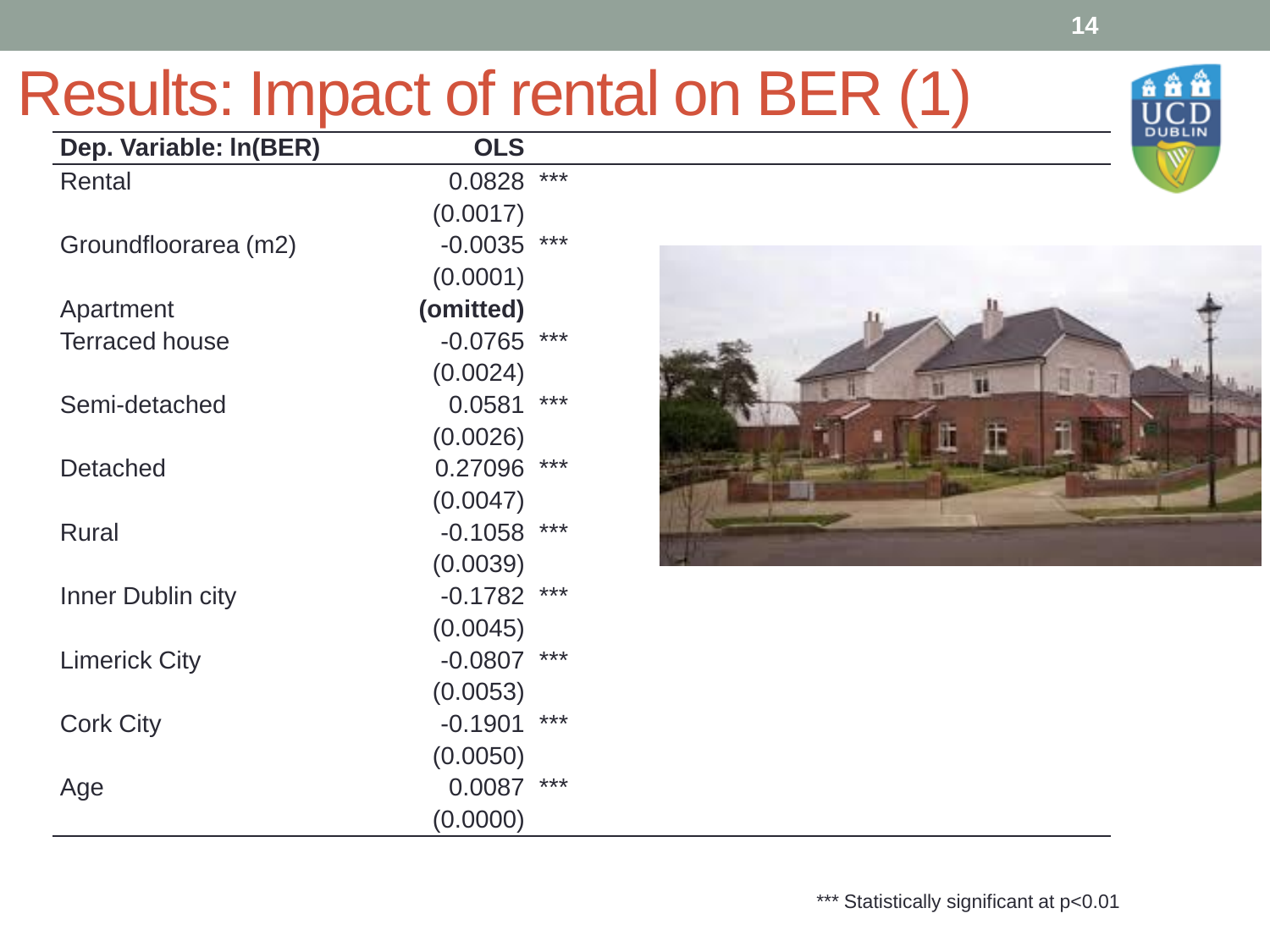#### Results using CEM: BER vs rental for semidetached properties (1) and location (2)



\*\*\* Statistically significant at p<0.01

Semi-detached rental properties consume between 3 – 18% more energy per m<sup>2</sup> than privately owned properties. The effect is greater in Dublin.

**DUBLIN**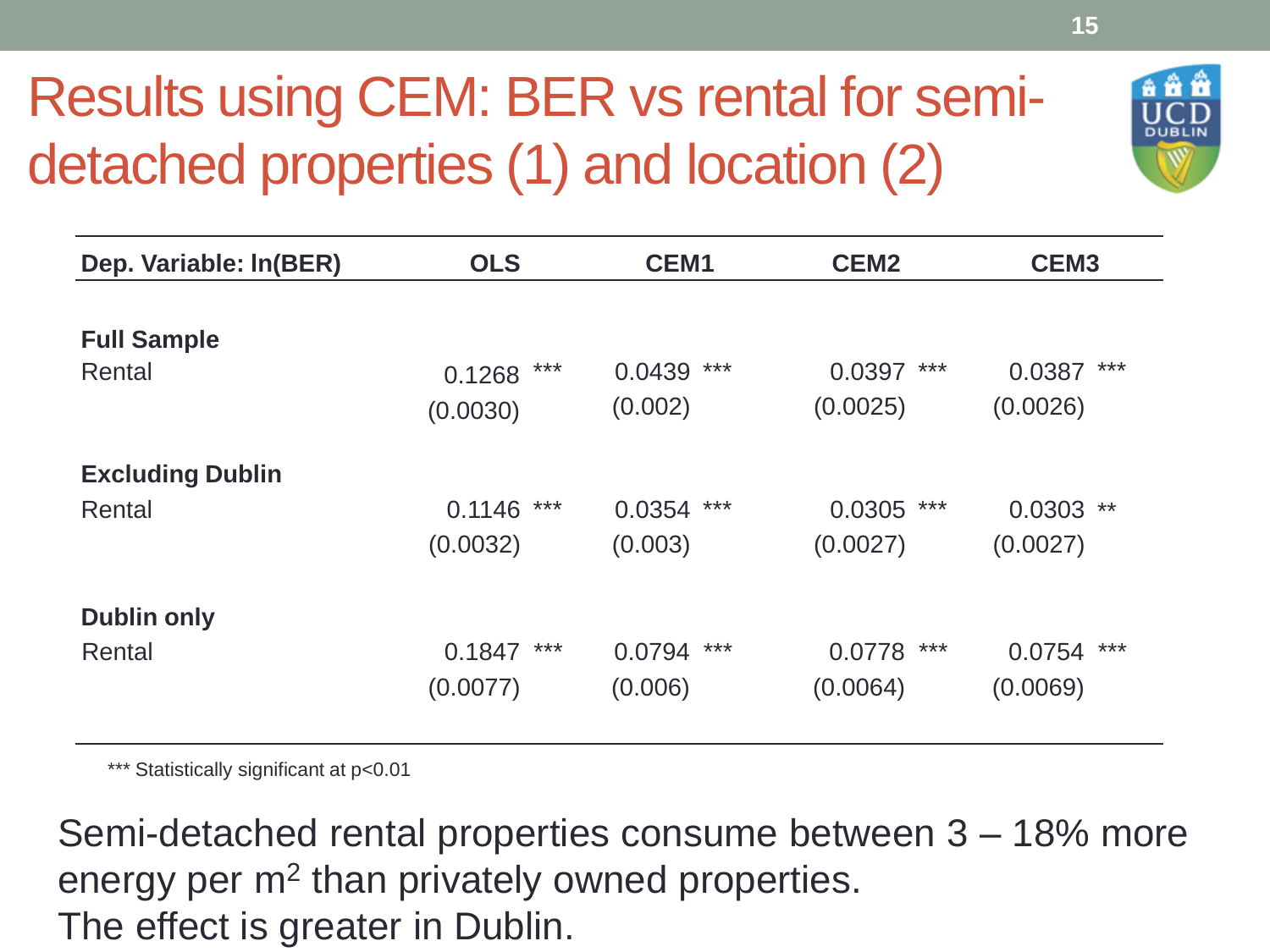#### Summary statistics: Rental Data (3)

#### • Data: RTB (Data used by ESRI in their quarterly rent index<sup>12</sup>)

|                           | <b>Full Sample</b> |          | <b>BER Certified</b> |          | <b>No BER</b> |       |          |
|---------------------------|--------------------|----------|----------------------|----------|---------------|-------|----------|
| <b>Variable</b>           | <b>Mean</b>        | Std. Dev | <b>Mean</b>          | Std. Dev | <b>Mean</b>   |       | Std. Dev |
| Monthly rent              | 936.45             | 500.44   | 1016.52              | 526.61   | 906.19        | $***$ | 486.77   |
| In(Monthly rent)          | 6.72               | 0.50     | 6.80                 | 0.50     | 6.68          | ***   | 0.50     |
| Number of bedrooms        | 2.49               | 1.02     | 2.58                 | 0.99     | 2.46          | $***$ | 1.03     |
| Sublet                    | 0.00               | 0.02     | 0.00                 | 0.02     | 0.00          |       | 0.02     |
| Substantial refurbishment | 0.00               | 0.01     | 0.00                 | 0.02     | 0.00          | $***$ | 0.01     |
| Detached                  | 0.11               | 0.32     | 0.12                 | 0.33     | 0.11          | $***$ | 0.31     |
| Semi-detached             | 0.24               | 0.43     | 0.25                 | 0.43     | 0.24          | $***$ | 0.43     |
| Terraced                  | 0.15               | 0.36     | 0.16                 | 0.37     | 0.14          | $***$ | 0.35     |
| Apartment                 | 0.43               | 0.50     | 0.44                 | 0.50     | 0.43          | ***   | 0.50     |
| Flat                      | 0.05               | 0.22     | 0.02                 | 0.15     | 0.06          | $***$ | 0.24     |
| <b>Bedsit</b>             | 0.01               | 0.11     | 0.00                 | 0.07     | 0.02          | ***   | 0.12     |
| Oil                       | 0.28               | 0.45     | 0.31                 | 0.46     | 0.27          | ***   | 0.44     |
| Gas                       | 0.43               | 0.50     | 0.53                 | 0.50     | 0.39          | $***$ | 0.49     |
| Cork city council         | 0.06               | 0.23     | 0.05                 | 0.21     | 0.06          | ***   | 0.24     |
| Dublin city council       | 0.23               | 0.42     | 0.21                 | 0.41     | 0.24          | $***$ | 0.43     |
| Galway city council       | 0.04               | 0.20     | 0.05                 | 0.22     | 0.04          | ***   | 0.19     |
| Limerick city council     | 0.03               | 0.17     | 0.03                 | 0.16     | 0.03          | $***$ | 0.17     |
| Waterford city council    | 0.02               | 0.14     | 0.02                 | 0.12     | 0.02          | ***   | 0.14     |
| Town/borough council      | 0.10               | 0.31     | 0.09                 | 0.29     | 0.11          | ***   | 0.31     |
| County council            | 0.52               | 0.50     | 0.56                 | 0.50     | 0.50          | $***$ | 0.50     |
| Number of observations    | 292,440            |          | 80,208               |          | 212,232       |       |          |
|                           |                    |          |                      |          |               |       |          |

\*\*\* Statistically different from BER certified mean at

<sup>23</sup>RTB. (2017). *The Residential Tenancies Board Rent Index Report - Quarter 2 2017.*  p<0.01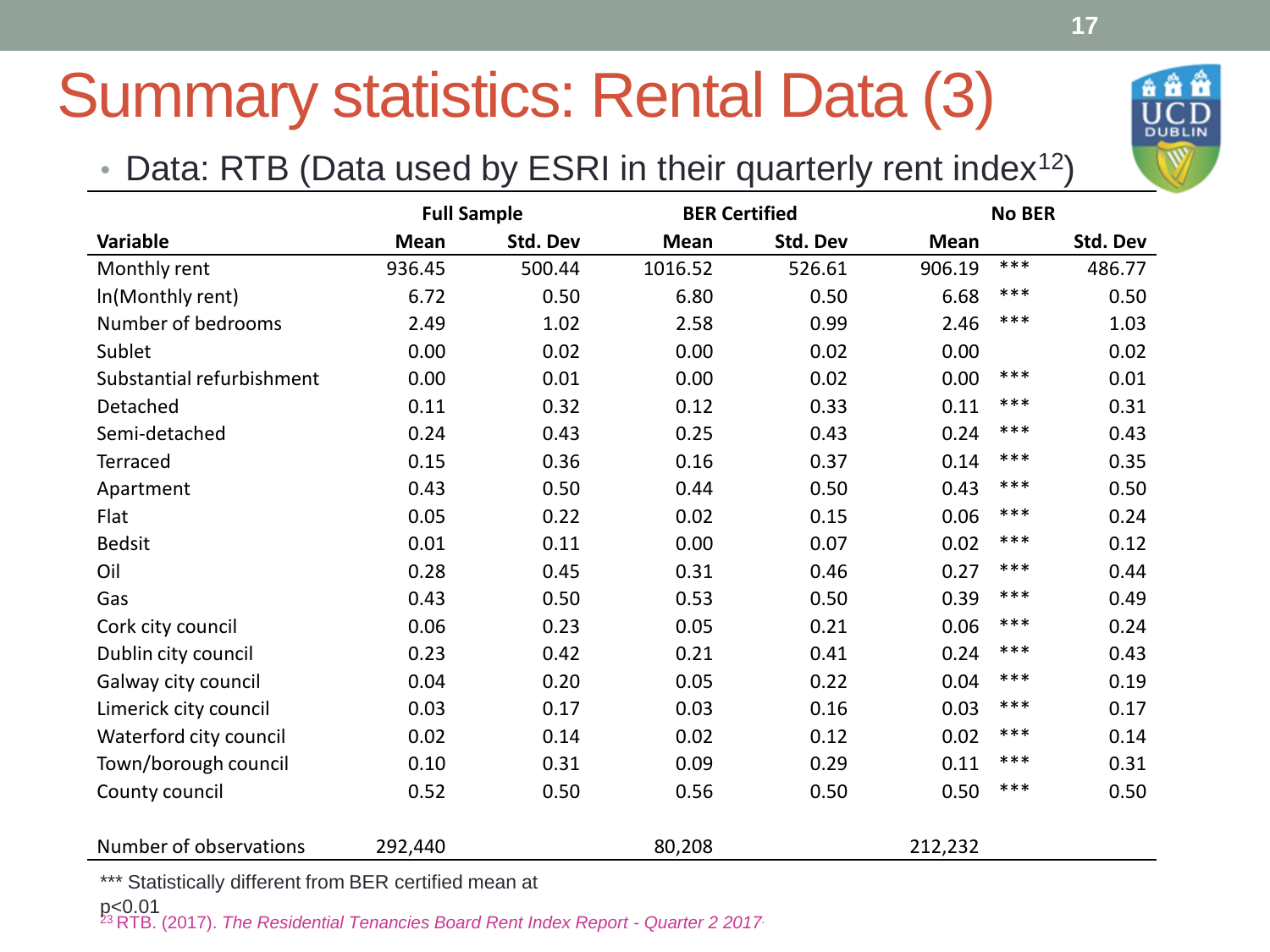#### Results: Rent vs BER



| Dep Var: In(Monthly Rent) | OLS       |        | FE - Unweighted |       | CEM4       |               |             |
|---------------------------|-----------|--------|-----------------|-------|------------|---------------|-------------|
| <b>BER Certified</b>      | 0.0742    | $***$  | 0.0350          | $***$ | 0.0359     | ***           |             |
|                           | (0.0017)  |        | (0.0013)        |       | (0.0013)   |               |             |
| <b>Number of Bedrooms</b> | 0.1458    | ***    | 0.1572          | $***$ |            |               |             |
|                           | (0.0013)  |        | (0.0008)        |       |            |               |             |
| Sublet                    | $-0.0560$ | $\ast$ | $-0.0208$       |       |            | <b>Dublin</b> | <b>Rest</b> |
|                           | (0.0329)  |        | (0.0251)        |       | <b>BER</b> |               |             |
| Substantial Refurbishment | 0.0795    |        | 0.0895          | ***   | Certified  | $0.0565$ ***  | $0.0300***$ |
|                           | (0.0513)  |        | (0.0376)        |       |            | (0.0014)      | (0.0026)    |
| Detached                  | 0         |        | 0               |       |            |               |             |
|                           | (omitted) |        | (omitted)       |       |            |               |             |
| Semi-Detached             | 0.0467    | ***    | $-0.0004$       |       |            |               |             |
|                           | (0.0030)  |        | (0.0021)        |       |            |               |             |
| Terraced house            | 0.0655    | ***    | $-0.0126$       | $***$ |            |               |             |
|                           | (0.0034)  |        | (0.0024)        |       |            |               |             |
| Apartment                 | 0.1933    | ***    | 0.0690          | $***$ |            |               |             |
|                           | (0.0036)  |        | (0.0024)        |       |            |               |             |
| Flat                      | $-0.1358$ | $***$  | $-0.2473$       | $***$ |            |               |             |
|                           | (0.0050)  |        | (0.0036)        |       |            |               |             |
| <b>Bedsit</b>             | $-0.3307$ | ***    | $-0.4721$       | $***$ |            |               |             |
|                           | (0.0072)  |        | (0.0058)        |       |            |               |             |
| Oil                       | $-0.1954$ | ***    | $-0.0638$       | $***$ |            |               |             |
|                           | (0.0020)  |        | (0.0015)        |       |            |               |             |
| Gas                       | 0.1834    | ***    | 0.0589          | $***$ |            |               |             |
|                           | (0.0016)  |        | (0.0012)        |       |            |               |             |

\*\*\* Statistically significant at p<0.01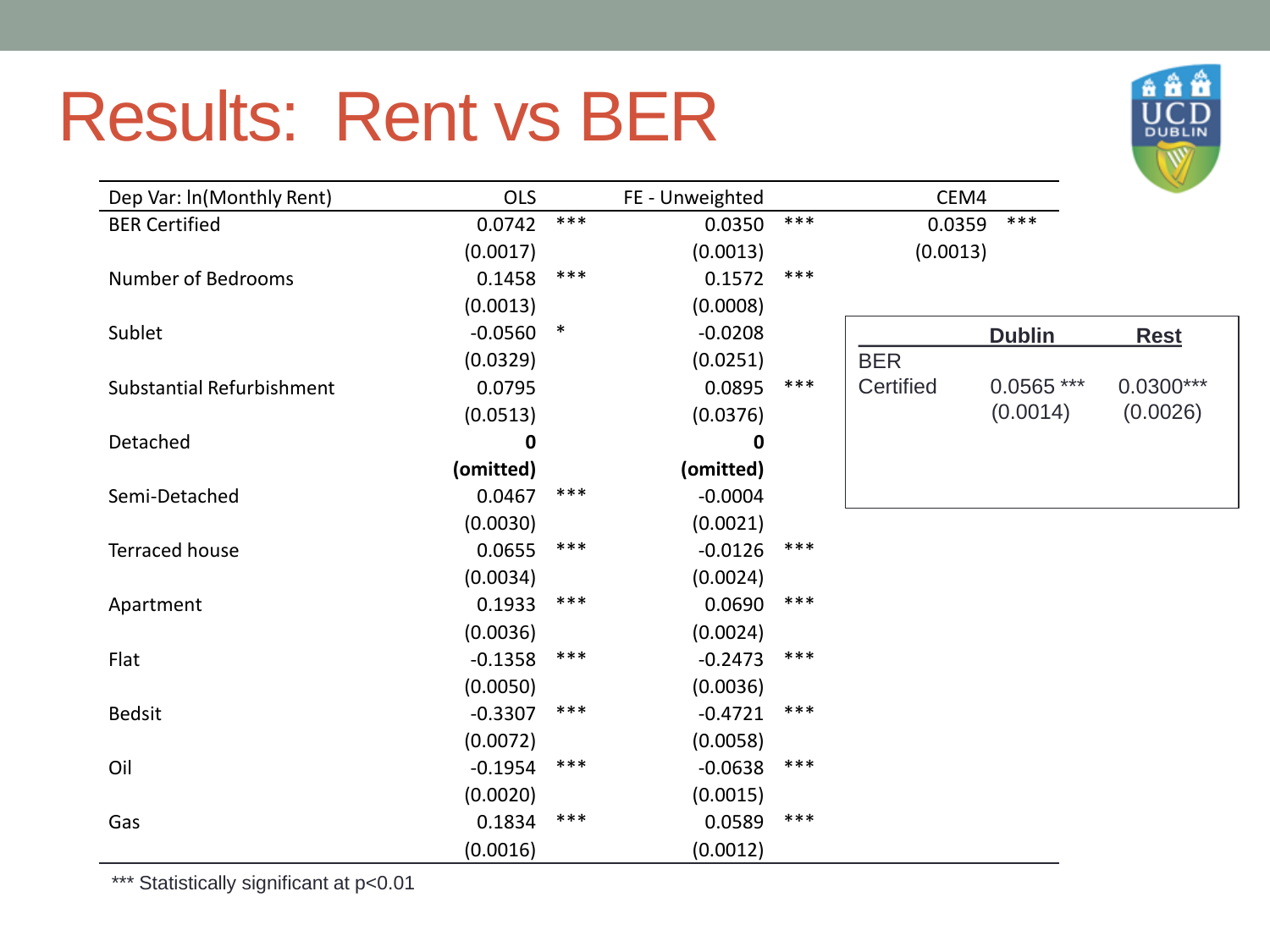

<sup>\*</sup> indicates statistical significance at p<0.05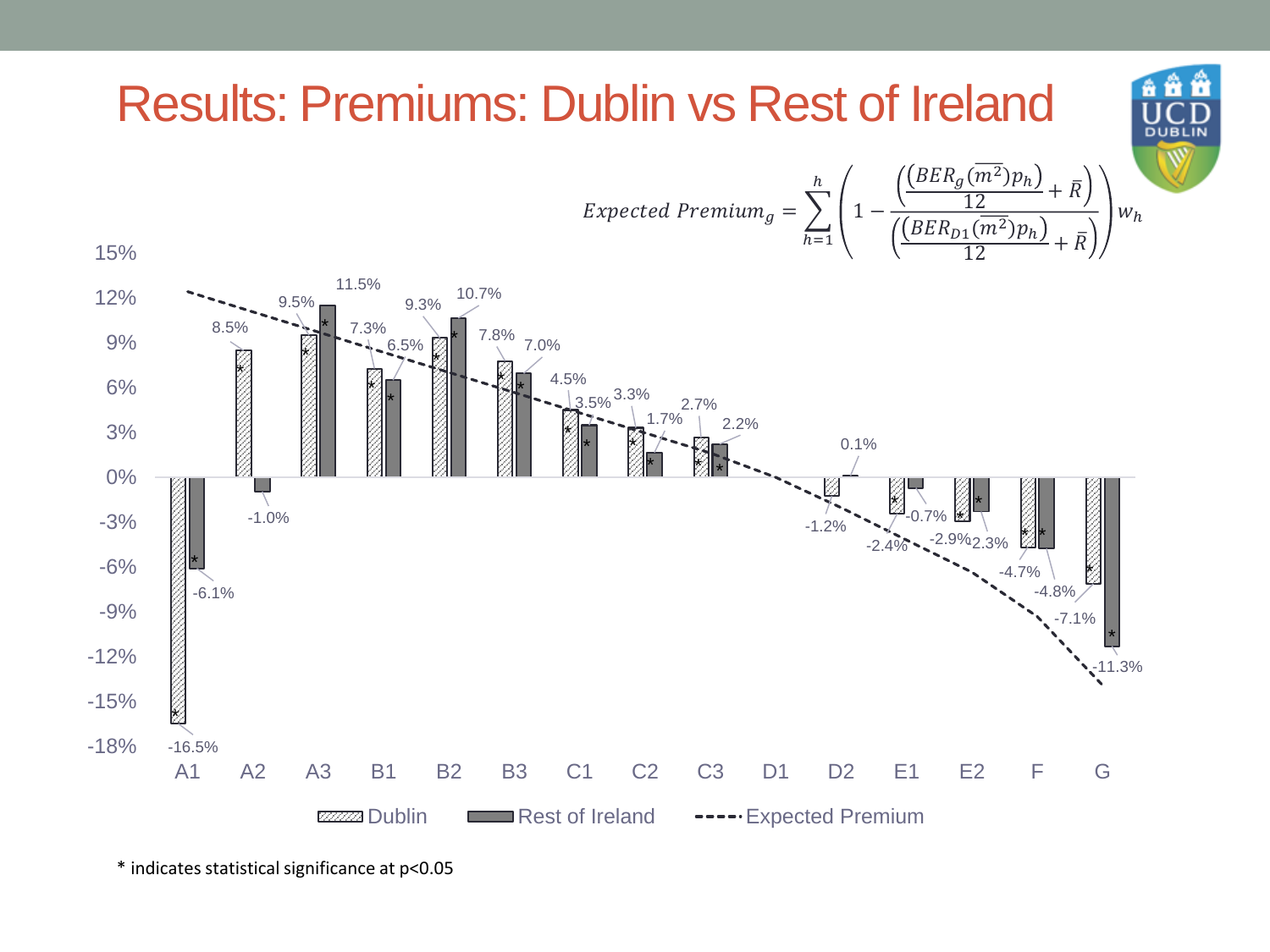## **Conclusions**



- Split incentives exist in residential properties in the Irish rental sector
- Energy performance information is available to Irish renters since 2009 via BER labels.
- We estimate that rental properties have BER labels indicating a consumption of 1-8% more energy per m2 per year compared with non-rental properties. For semidetached properties this is higher.
- This effect is higher in Dublin where the rental market is very tight.
- Properties with a BER label command a rent 3-7% higher than those without.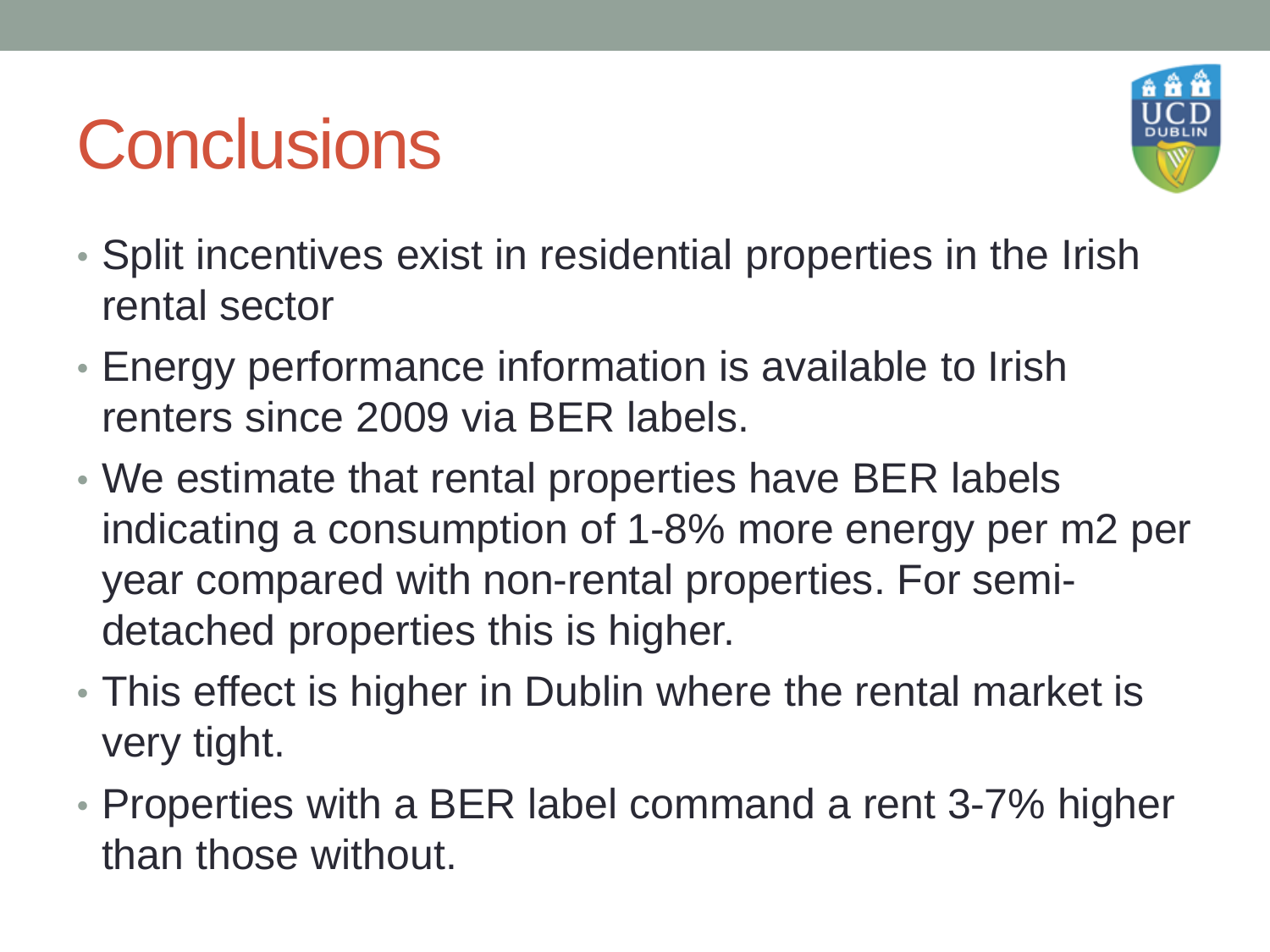

 $=$  Minimum energy performance standards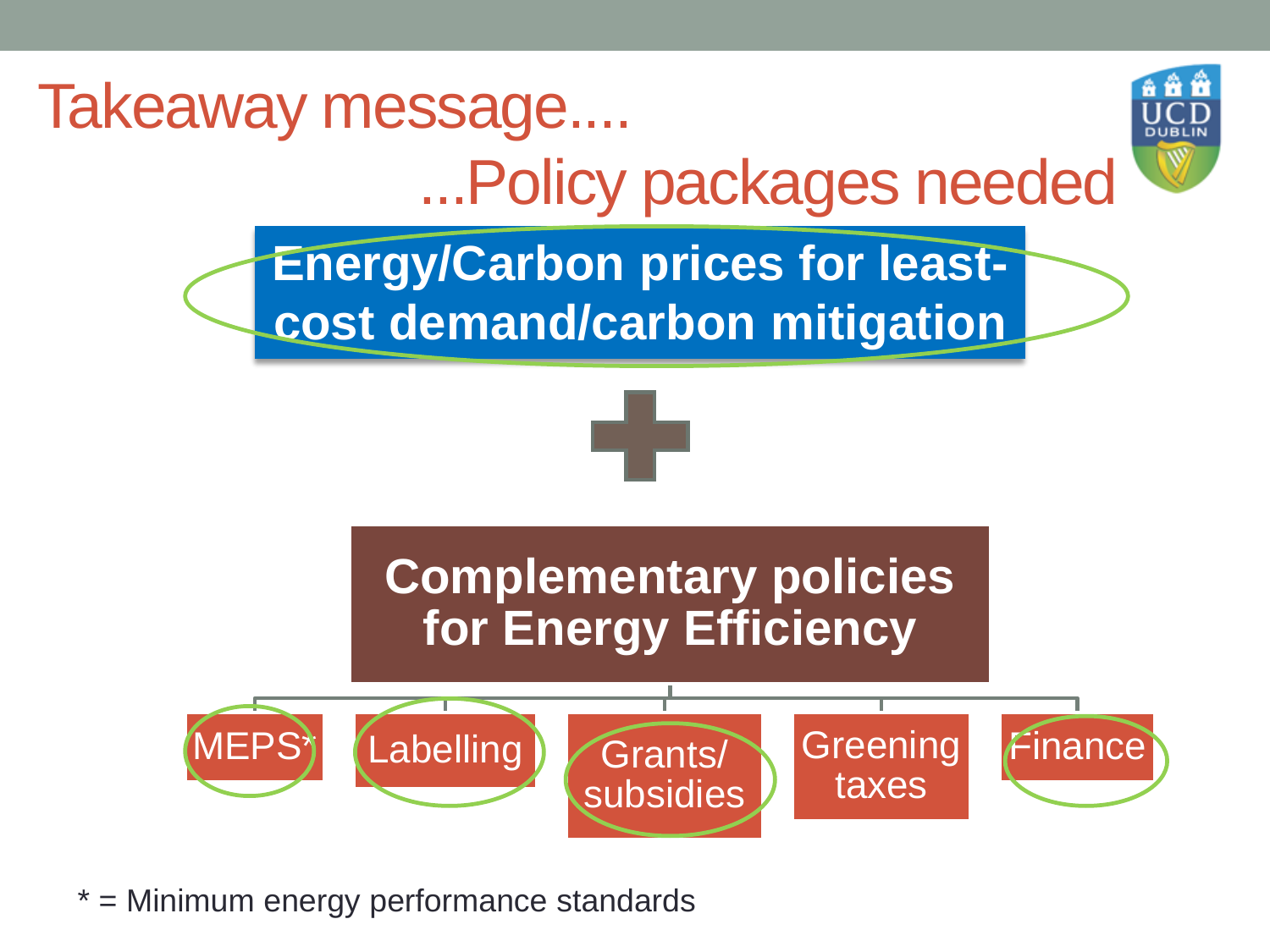# **Bibliography**



- Brounen, D., & Kok, N. (2011). On the economics of energy labels in the housing market. Journal of Environmental Economics and Management, 62(2), 166–179.<https://doi.org/10.1016/j.jeem.2010.11.006>
- Cajias, D., & Piazolo, M. (2013). Green performs better: energy efficiency and financial return on buildings. Journal of Corporate Real Estate, 15(1), 53–72. [https://doi.org/http://dx.doi.org/10.1108/JCRE-12-2012-0031](https://doi.org/http:/dx.doi.org/10.1108/JCRE-12-2012-0031)
- Davis, L. W. (2010), "Evaluating the Slow Adoption of Energy Efficient Investments: are Renters Less Likely to have Energy Efficient Appliances?" *NBER Working Paper No. 16114.*
- IEA (2011), *Energy efficiency and carbon pricing*, Paris.
- IEA (2007), *Mind the Gap* Quantifying Principal-agent Problems in Energy Efficiency. Paris.
- Gillingham, K., M. Harding, and D. Rapson (2012), Split Incentives in Residential consumption", *The Energy Journal*, 33:2, 37.
- Hyland, M., Lyons, R. C., & Lyons, S. (2013). The value of domestic building energy efficiency evidence from Ireland. *Energy Economics*, *40*, 943–952.<https://doi.org/10.1016/j.eneco.2013.07.020>
- Jaffe A. B. and R. N. Stavins (1994), "Energy-Efficiency Investments and public policy", *The Energy Journal* 15(2),
- Murtishaw, S. and J. Sathaye (2006), "Quantifying the Effect of the Principal-Agent Problem on US Residential Energy Use", Formal Report LBNL-59773 Rev., Lawrence Berkeley National Laboratory, University of California, Berkeley.
- Scott, S. (1997). Household energy efficiency in Ireland: A replication study of ownership of energy saving items. Energy Economics, 19(2), 187–208. [https://doi.org/http://dx.doi.org/10.1016/S0140-9883\(96\)01000-6](https://doi.org/http:/dx.doi.org/10.1016/S0140-9883(96)01000-6)
- Stanley, S., Lyons, R. C., & Lyons, S. (2016). The price effect of building energy ratings in the Dublin residential market. Energy Efficiency, 9(4), 875–885.<https://doi.org/10.1007/s12053-015-9396-5>
- Yamamoto, Y., A. Suzuki, Y. Fuwa and T. Sato (2008), "Decision‐making in Electrical Appliance Use in the Home", *Energy Policy, Vol. 36, No. 5, pp. 1679*‐*1686.*
- Zheng, S., Wu, J., Kahn, M. E., & Deng, Y. (2012). The nascent market for "green" real estate in Beijing. European Economic Review, 56(5), 974–984. <https://doi.org/10.1016/j.euroecorev.2012.02.012>